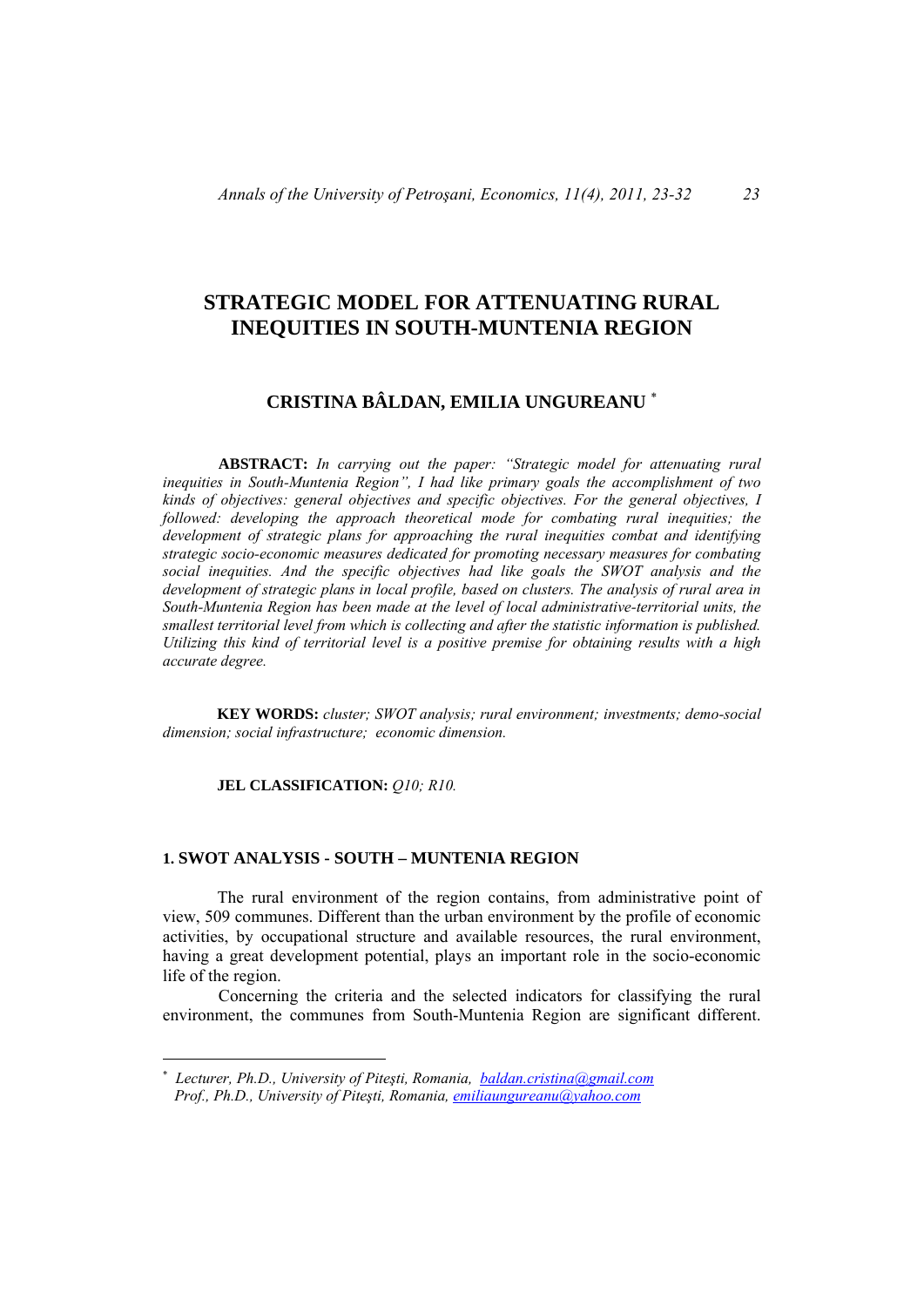The results of cluster analysis concerning the data series of rural socio-economic inequity led to a commune split in three clusters:

- cluster I: 98 communes, representing approx. 18.9%;
- cluster II: 195 communes, representing approx. 37.6%;
- cluster III: 226 communes, representing approx. 43.5%.

There is a commune group assigned to cluster I, which is *near the major cities and especially near places with economical potential.* The city proximity gives to residents in the communes employment opportunities and therefore additional sources of income, adequate infrastructure, better social services and even greater opportunities for investment, including public investment.

Another commune group that is identified within the cluster I, we can identify *along major roads*. Transport infrastructure, and therefore its status, is an important and decisive factor on the regarding quality life, but also plays a key role in removing barriers in the development process of regional communities. Infrastructure promotes accessibility and thereby supports business development and increased employment.

| <b>Strengths</b>                                                                                                                                                                                                                                                                               | <b>Weaknesses</b>                                                                                                                                                                                                                                                                                                                                                                                                                                                                         | <b>Opportunities</b>                                                                                                                                                                                                                                                                                                                                                                                             | <b>Threats</b><br>(restrictions)                                                                                                                                                                                                                                                                                                                                                                                                      |
|------------------------------------------------------------------------------------------------------------------------------------------------------------------------------------------------------------------------------------------------------------------------------------------------|-------------------------------------------------------------------------------------------------------------------------------------------------------------------------------------------------------------------------------------------------------------------------------------------------------------------------------------------------------------------------------------------------------------------------------------------------------------------------------------------|------------------------------------------------------------------------------------------------------------------------------------------------------------------------------------------------------------------------------------------------------------------------------------------------------------------------------------------------------------------------------------------------------------------|---------------------------------------------------------------------------------------------------------------------------------------------------------------------------------------------------------------------------------------------------------------------------------------------------------------------------------------------------------------------------------------------------------------------------------------|
| <b>Territory infrastructure</b>                                                                                                                                                                                                                                                                |                                                                                                                                                                                                                                                                                                                                                                                                                                                                                           |                                                                                                                                                                                                                                                                                                                                                                                                                  |                                                                                                                                                                                                                                                                                                                                                                                                                                       |
| High<br>housing comfort in<br>Arges and Prahova<br>County's<br>Higher<br>technical-urban<br>infrastructure in<br>Arges and Prahiva<br>County's (drinking<br>water pipe and<br>sewerage pipe more<br>developed in Arges<br>County, natural gas<br>pipes more<br>developed in<br>Prahova County) | Housing<br>$\bullet$<br>comfort is reduced in<br>Teleorman, Ialomița<br>and Călărași County's<br>Technical-<br>urban infrastructure<br>reduced in Giurgiu,<br>Teleorman and<br>Ialomița County's<br>concerning the<br>quantity of drinking<br>water distributed to<br>household consumers<br>and the distribution<br>pipes of drinking<br>water<br>Technical-<br>urban infrastructure<br>reduced in Giurgiu,<br>Teleorman and<br>Ialomița County's<br>concerning the<br>sewerage pipe and | Developme<br>$\bullet$<br>nt of housing<br>comfort in order to<br>increase the quality<br>of life for people<br>from rural space<br>Developme<br>nt of technical-urban<br>infrastructure in<br>rural environment in<br>order to develop the<br>business<br>environment<br>Extension/<br>modernization of<br>transport road<br>network<br>Developme<br>nt of support<br>infrastructure for<br>economic activities | Insufficient<br>financial founds on<br>short and medium<br>run, for developing<br>the rural<br>infrastructure<br>Disequilibri<br>um deepening<br>between rural and<br>urban environment<br>Omission<br>of investment<br>orientation in the<br>rural environment,<br>support for business<br>environment<br>development<br>Discrepanci<br>es deepening<br>between northern<br>developed areas and<br>the undeveloped<br>areas in south |
|                                                                                                                                                                                                                                                                                                | Giurgiu and Călărași                                                                                                                                                                                                                                                                                                                                                                                                                                                                      |                                                                                                                                                                                                                                                                                                                                                                                                                  | Disequilibri                                                                                                                                                                                                                                                                                                                                                                                                                          |
|                                                                                                                                                                                                                                                                                                |                                                                                                                                                                                                                                                                                                                                                                                                                                                                                           |                                                                                                                                                                                                                                                                                                                                                                                                                  |                                                                                                                                                                                                                                                                                                                                                                                                                                       |
|                                                                                                                                                                                                                                                                                                | County's concerning<br>natural gas                                                                                                                                                                                                                                                                                                                                                                                                                                                        |                                                                                                                                                                                                                                                                                                                                                                                                                  | um deepening                                                                                                                                                                                                                                                                                                                                                                                                                          |
|                                                                                                                                                                                                                                                                                                | distribution                                                                                                                                                                                                                                                                                                                                                                                                                                                                              |                                                                                                                                                                                                                                                                                                                                                                                                                  | between rural and<br>urban communities                                                                                                                                                                                                                                                                                                                                                                                                |

| Table 1. SWOT analysis - South - Muntenia region |  |  |  |  |  |  |
|--------------------------------------------------|--|--|--|--|--|--|
|--------------------------------------------------|--|--|--|--|--|--|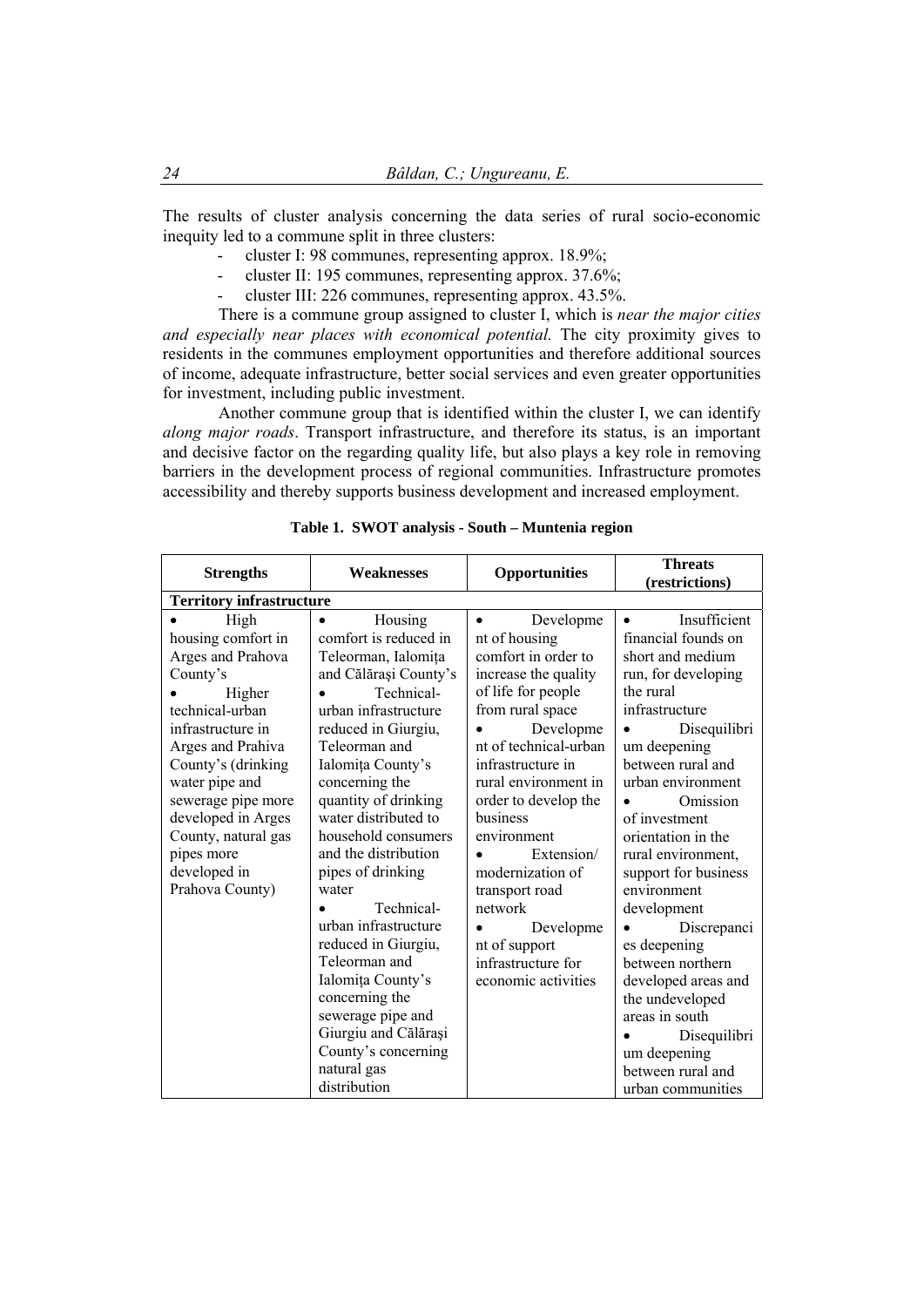| <b>Demo-social dimension</b>                                                                                                                                                                                                                                                         |                                                                                                                                                                                                                                      |                                                                                                                                                                                                                                                                                |                                                                                                                                                                                                                                                                                                                                                                                                                                                          |
|--------------------------------------------------------------------------------------------------------------------------------------------------------------------------------------------------------------------------------------------------------------------------------------|--------------------------------------------------------------------------------------------------------------------------------------------------------------------------------------------------------------------------------------|--------------------------------------------------------------------------------------------------------------------------------------------------------------------------------------------------------------------------------------------------------------------------------|----------------------------------------------------------------------------------------------------------------------------------------------------------------------------------------------------------------------------------------------------------------------------------------------------------------------------------------------------------------------------------------------------------------------------------------------------------|
| Social<br>$\bullet$<br>emancipation trend<br>Relative housing<br>stability<br>Weak external<br>migration fluxes                                                                                                                                                                      | • Reduction and/or<br>population aging<br>reduction trend<br>• Traditional (family)<br>values degradation<br>trend                                                                                                                   | Active<br>$\bullet$<br>population increase<br>by attracting the<br>population from<br>nearby urban<br>centers, affected by<br>the worsening of<br>economic situation                                                                                                           | Rapid<br>rhythm of<br>population<br>decreasing<br>Accentuati<br>on of social<br>dissolution because<br>of a perpetual<br>traditional values<br>degradation<br>Young population<br>migration from rural<br>to urban areas                                                                                                                                                                                                                                 |
| <b>Social infrastructure</b>                                                                                                                                                                                                                                                         |                                                                                                                                                                                                                                      |                                                                                                                                                                                                                                                                                |                                                                                                                                                                                                                                                                                                                                                                                                                                                          |
| Weak<br>social infrastructure<br>(excepting Arges<br>County)                                                                                                                                                                                                                         | • Premises of a weak<br>social services quality<br>(education, health)<br>• Weak penetration<br>of computing<br>technique                                                                                                            | Attraction<br>$\bullet$<br>of didactic personnel<br>and medics for<br>maintaining a high<br>demographic basin<br>Infrastructu<br>re and social<br>services<br>development                                                                                                      | Degradatio<br>n of life conditions<br>because of a<br>decreased access to<br>basic social services                                                                                                                                                                                                                                                                                                                                                       |
| <b>Economic dimension</b>                                                                                                                                                                                                                                                            |                                                                                                                                                                                                                                      |                                                                                                                                                                                                                                                                                |                                                                                                                                                                                                                                                                                                                                                                                                                                                          |
| High agricultural<br>$\bullet$<br>potential (especially<br>for communes in<br>south)<br>Experience and<br>tradition for hilly<br>communes in<br>orchards and<br>vineyards activities<br>High touristic<br>potential of<br>communes situated<br>in the mountain area<br>of the region | • Touristic<br>infrastructure<br>insufficiency<br>• Reduced access of<br>rural population at a<br>paid workplace<br>Lower ability<br>for promoting rural<br>services<br>complementary to<br>agriculture (especially<br>agro-tourism) | • Investment<br>increasing in<br>agricultural<br>exploitations and in<br>tourism activities<br>$\bullet$ Rural<br>environment<br>attractiveness degree<br>increasing<br>• Discrepancies<br>attenuation between<br>urban and rural areas<br>regarding the<br>standard of living | Impossibilit<br>y of assuring equal<br>conditions for<br>inhabitants from<br>rural and urban<br>region (especially on<br>the market place)<br>and the deepening of<br>differences<br>concerning socio-<br>professional<br>preparation<br>High<br>$\bullet$<br>degree of<br>dependency of rural<br>population<br>concerning the<br>social assistance and<br>agricultural<br>measures<br>Loss of<br>opportunities<br>regarding the<br>tourism potential of |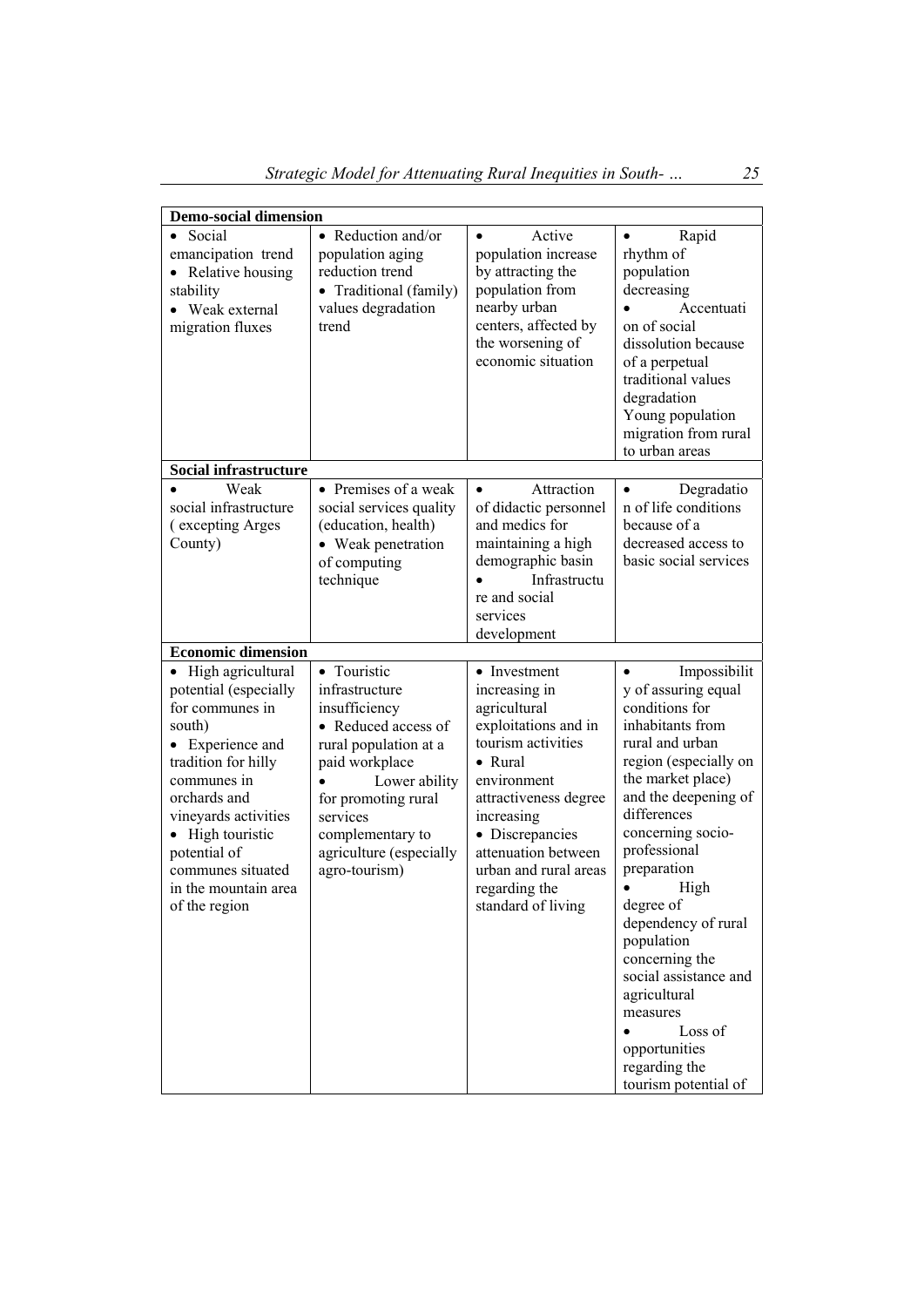*26 Bâldan, C.; Ungureanu, E.* 

|                                                                                                                                                                                                      |                                                                                                                                          |                                                                                                                     | the region<br>capitalization                                                           |
|------------------------------------------------------------------------------------------------------------------------------------------------------------------------------------------------------|------------------------------------------------------------------------------------------------------------------------------------------|---------------------------------------------------------------------------------------------------------------------|----------------------------------------------------------------------------------------|
| <b>Investment</b>                                                                                                                                                                                    |                                                                                                                                          |                                                                                                                     |                                                                                        |
| Good<br>performances in the<br>communes from<br>Arges, Dâmbovița<br>and Ialomita<br>County's<br>High rate of<br>real estate<br>investments in the<br>communes that are<br>close to<br>municipalities | Low interest<br>for real estate<br>investments (houses)<br>in the communes that<br>are outside of<br>influence spheres of<br>urban areas | Increasing<br>interest for real<br>estate investments<br>(houses) in the areas<br>with a big touristic<br>potential | insufficient<br>financial sources for<br>infrastructure and<br>services<br>development |

# **2. SOCIAL INEQUITY COMBAT BY DEVELOPING THE TERRITORY EQUIPPING**

#### **2.1. Cluster I – SWOT Analysis**

At the level of South-Muntenia region, we can observe a disequilibrium between rural areas from northern counties and the southern counties (Călăraşi, Giurgiu, Ialomita, Teleorman) concerning the cluster classification.

The three northern counties include approx. 92.9% from the cluster I (91 communes), the most (42 communes) being situated in Arges County (42.9% from the total number of communes of Arges are mapped in cluster I, respectively 44.2% from the total number of Arges communes are in cluster I). In turn, Prahova county has 30 communes mapped in cluster I (30.6% from the total number of region communes are mapped in cluster I, respectively 33.3% from the total number of county communes).

At the opposite pole, the counties with preponderant agricultural economy from the region have a reduced number of communes included in cluster I: Călăraşi (1 commune), Giurgiu (2 communes), Ialomita (3 communes) and Teleorman (1 commune). In return, in this county group prevails the communes situated in cluster III, most of them (54 communes) being situated in Teleorman county (23.9% from the total number of communes mapped in cluster III, respectively 58.7% from the total number of county communes) and in Giurgiu County (39 communes, representing 76.5% from the total number of county communes).

Concerning the regional analysis of mapping the communes into clusters, at the level of South-Muntenia region we will analyze the distribution of communes, trying to identify similarities concerning the membership to a certain cluster.

We demonstrated that at the level of South-Muntenia region we can talk about a differentiation of counties from the north part and the rest of them. In these three counties (Argeş, Prahova şi Dâmboviţa) the share of communes situated in cluster I is very big. The territory distribution of those communes let us delimitate more types of areas in which we can find communes mapped in cluster I.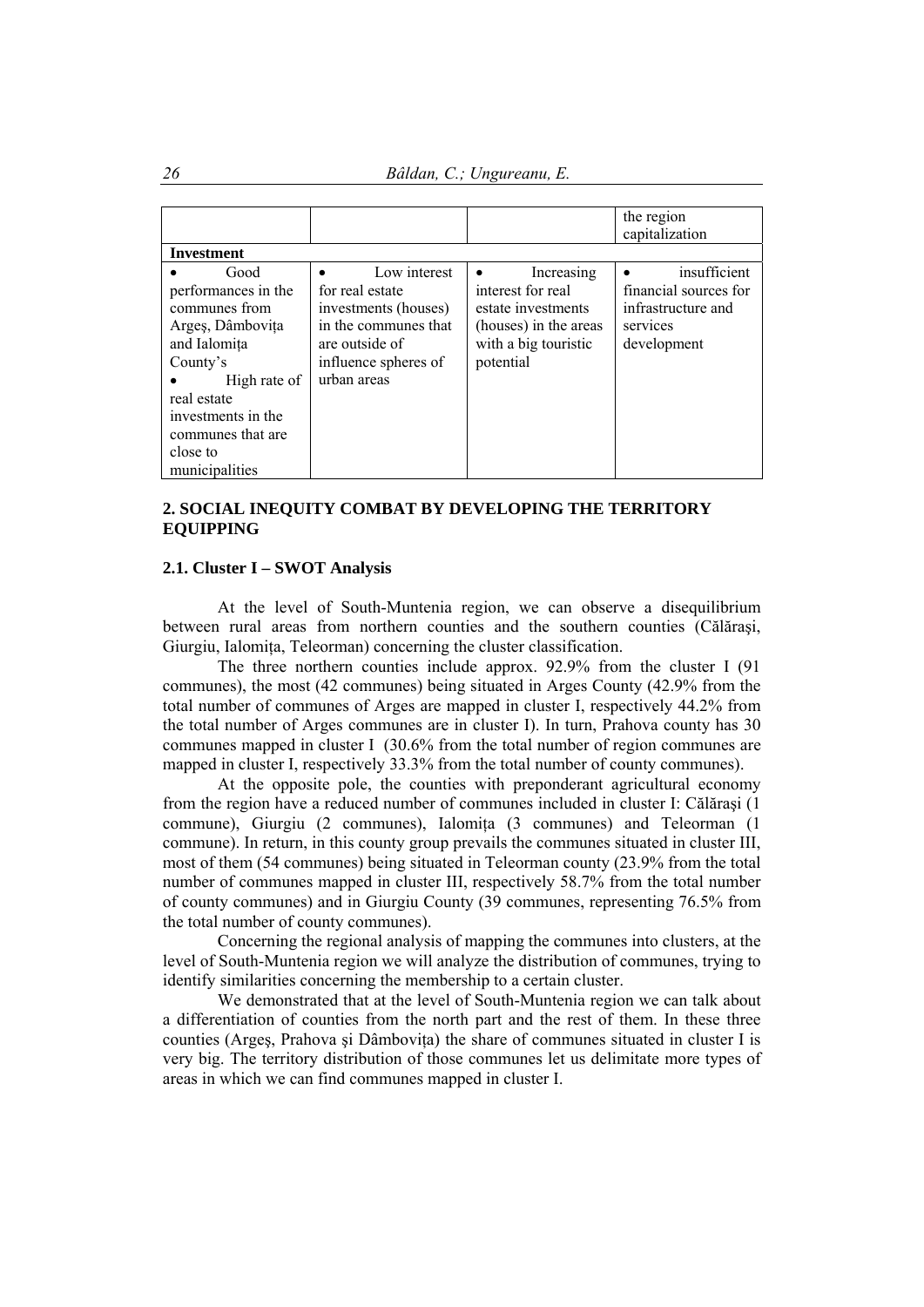First, it exist a group of communes mapped in cluster I that are *close to big cities and especially close to localities with economic potential* (Piteşti, Mioveni, Câmpulung, Târgovişte, Fieni, Pucioasa, Ploieşti, Câmpina). The proximity to a city offer to communes inhabitants employment opportunities and thereby supplemental and safe revenues, an adequate infrastructure, better social services and even high investment opportunities, including public investment. We can find in this group very developed communes, as Mărăcineni, Bradu, Albota, Poiana Lacului, Budeasa (in Arges County), Ulmi, Doicești, Aninoasa (în Dâmbovița county) ot Blejoi, Bucov, Plopu, Bărcăneşti (in Prahova county).

Another group of communes that are mapped in cluster I, we can find *along major roads.* The transport infrastructure, and thereby their state, represent an important and decisive factor concerning the quality of life, playing also a key role in eliminating some barriers in the process of community development from the region, Infrastructure favorise accesibility and by this sustain business development and an increased occupation rate.

South-Muntenia region is crossed by major roads, as European Road E60 (DN1), which connects Bucharest and Brasov (along this road are communes that belong to cluster 1, as Floreşti, Băneşti, Poiana Câmpina, Bărcăneşti – all in Prahova county), European Road E574 (DN73), which connects Pitesti and Brasov (communes like Stâlpeni, Schitu Goleşti, Boteni, all in Argeş county, are part of cluster I and are along this road), DN1B, between Ploieşti and Buzău, has along communes mapped in cluster I (Valea Călugărească, Albeşti Paleologu, Ceptura in Prahova county).

We can identify another group of communes that we include in cluster I in *Sub-Carpathian area* of the three counties from the northern region of South-Muntenia. In this group we include communes, as Tigveni, Mălureni, Pietroşani, Bogați or Priboeni (in Arges county), Mănești, Tătărani, Malu cu Flori (in Dâmbovița county), Ştefeşti, Vărbilău, Dumbrăveşti, Cărbuneşti, Doftana (in Prahova county).

Another group of communes mapped under cluster I, we can identify in mountain and submonuntain areas, representing important destinations for tourism, especially for rural tourism and his form, agrotourism. Communes as Arefu, Corbeni, Brădulet, Nucsoara, Lerești (in Arges county), Moroeni, Runcu, Pietrosita, Buciumeni (in Dâmbovita county), Măneciu or Posesti (in Prahova county) are situated in this cattegory.

In the other four counties of the region, only few communes are mapped under cluster I: in Calarasi county, only one commune (Dragalina), in Giurgiu county two communes (Găișeni and Greaca), in Ialomita county three communes (Borănești, Giurgeni, Mihail Kogălniceanu), and in Teleorman county only one commune (Poeni).

| Table 2. Cluster I - SWOT analysis |  |  |  |  |  |  |  |
|------------------------------------|--|--|--|--|--|--|--|
|------------------------------------|--|--|--|--|--|--|--|

| <b>Strengths</b>                | Weaknesses                         | <b>Opportunities</b> | <b>Threats</b><br>(Restrictions) |
|---------------------------------|------------------------------------|----------------------|----------------------------------|
| <b>Territory infrastructure</b> |                                    |                      |                                  |
| Advantageo                      | Presence of $\bullet$<br>$\bullet$ | Proximity to         | Developme                        |
| us geographic                   | isolation phenomena                | cities like Pitesti, | nt restrictions for              |
| position reporting to           | for some village                   | Mioveni, Câmpulung,  | some economic                    |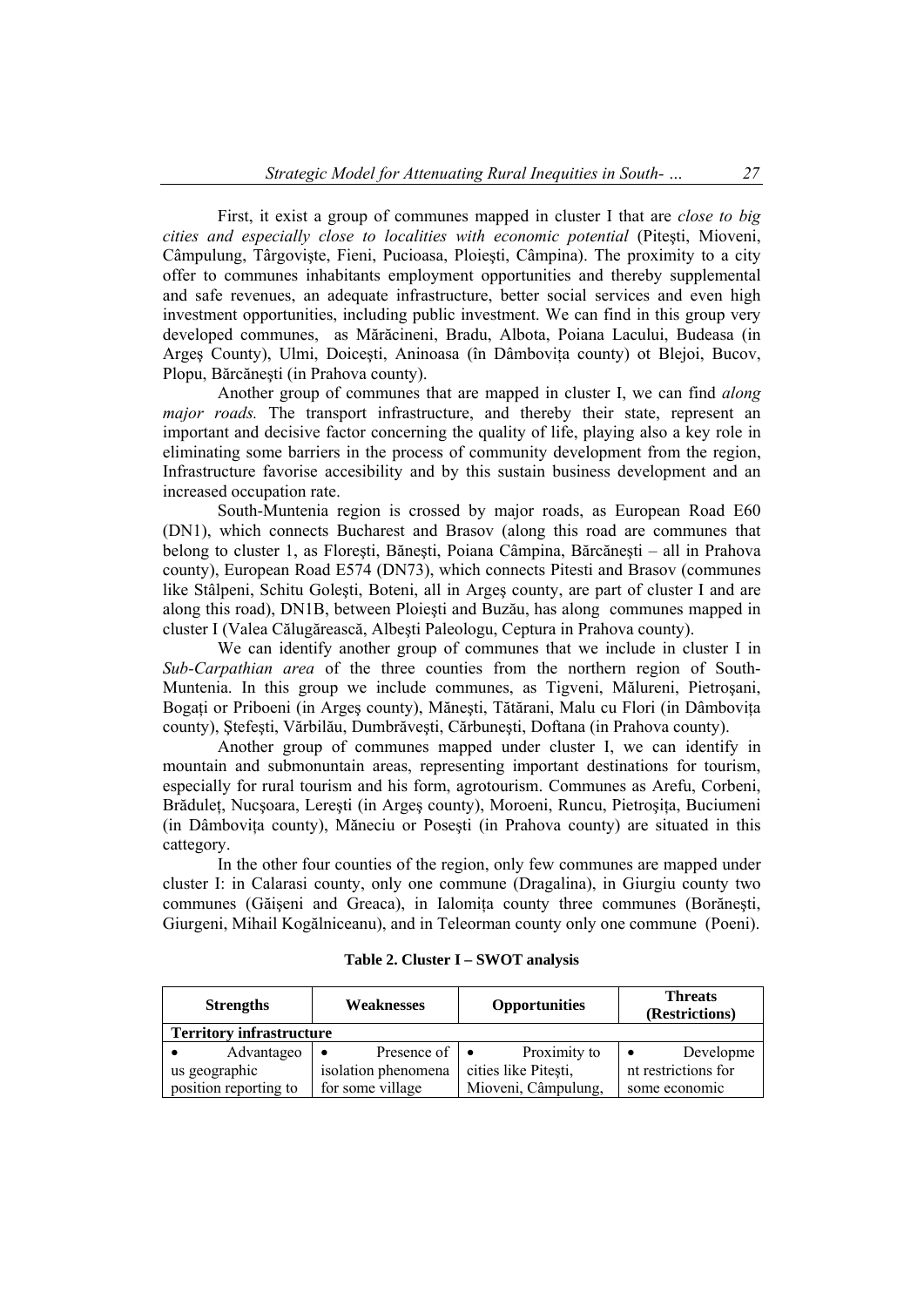| the main regional                        | Poor<br>$\bullet$              | Târgoviște, Fieni,            | activities              |
|------------------------------------------|--------------------------------|-------------------------------|-------------------------|
| roads                                    | condition of many              | Pucioasa, Ploiești,           | determined by           |
| Accessibilit                             | communal roads                 | Câmpina                       | specific                |
| y to a good and very                     |                                | Posibility to                 | infrastructure          |
| good and very good                       |                                | access European funds         | characteristics         |
| road and railway                         |                                | Support                       | $\bullet$<br>poor       |
| infrastructure                           |                                | infrastructure                | institutional           |
| Fast access                              |                                | development for               | capacity for project    |
| to European roads                        |                                | economic activities           | accessing and           |
| and to railways                          |                                |                               | implementing            |
| High                                     |                                |                               | Lack of                 |
| housing comfort                          |                                |                               | financial resources     |
| Higher                                   |                                |                               | that are necessary      |
| technical-urban                          |                                |                               | for co-funding          |
| infrastructure                           |                                |                               | projects                |
|                                          |                                |                               |                         |
| Demo - social dimension                  |                                |                               |                         |
| Social<br>$\bullet$                      | Degradatio<br>$\bullet$        | Active<br>$\bullet$           | Fast<br>$\bullet$       |
| emancipation                             | n tendency for                 | population increase by        | decreasing rhythm       |
| tendency                                 | traditional values             | attracting population         | of population           |
| Reduction                                | (family values)                | from nearby urban             | Emphasis                |
| tendency for                             | High                           | centers, affected by          | of social dissolution   |
| population aging                         | mobility of labor              | the worsening                 | by a perpetual          |
|                                          | force                          | economic situation            | degradation of          |
| <b>Social infrastructure</b>             |                                |                               | traditional values      |
|                                          |                                |                               |                         |
|                                          |                                |                               |                         |
| Good social                              | Weak<br>$\bullet$              | Teachers and<br>$\bullet$     | Life<br>$\bullet$       |
| infrastructure,                          | penetration of                 | medical personnel             | condition               |
| especially in the                        | computing                      | attraction for                | degradation by          |
| communes that have                       | technique                      | maintaining a high            | reducing the access     |
| big cities nearby                        | It exists a                    | demographic basin             | to basic social         |
|                                          | tendency for                   |                               | services                |
|                                          | merging teachers in            |                               |                         |
|                                          | communes from                  |                               |                         |
|                                          | mountain and sub-              |                               |                         |
|                                          | mountain areas                 |                               |                         |
|                                          | because of the                 |                               |                         |
|                                          | school merging                 |                               |                         |
|                                          | phenomena                      |                               |                         |
| <b>Economic dimension</b>                |                                |                               |                         |
| High agricultural                        | Reduced<br>$\bullet$           | Increasing<br>$\bullet$       | Opportunit<br>$\bullet$ |
| potential (especially                    | share of arable land           | investments in                | y loss of touristic     |
| for communes in                          | in the total                   | agricultural                  | potential advantages    |
| south)                                   | agricultural surface           | exploitation and              | in the region           |
| Experience and                           | Touristic                      | tourism activities            |                         |
| tradition for hilly                      | infrastructure                 | Diversificatio                |                         |
| communes in                              | insufficiency                  | n of economic                 |                         |
| orchards and                             | Low ability<br>$\bullet$       | activities in rural area      |                         |
| vineyards activities<br>• High touristic | for promoting<br>complementary | Urban<br>population migration |                         |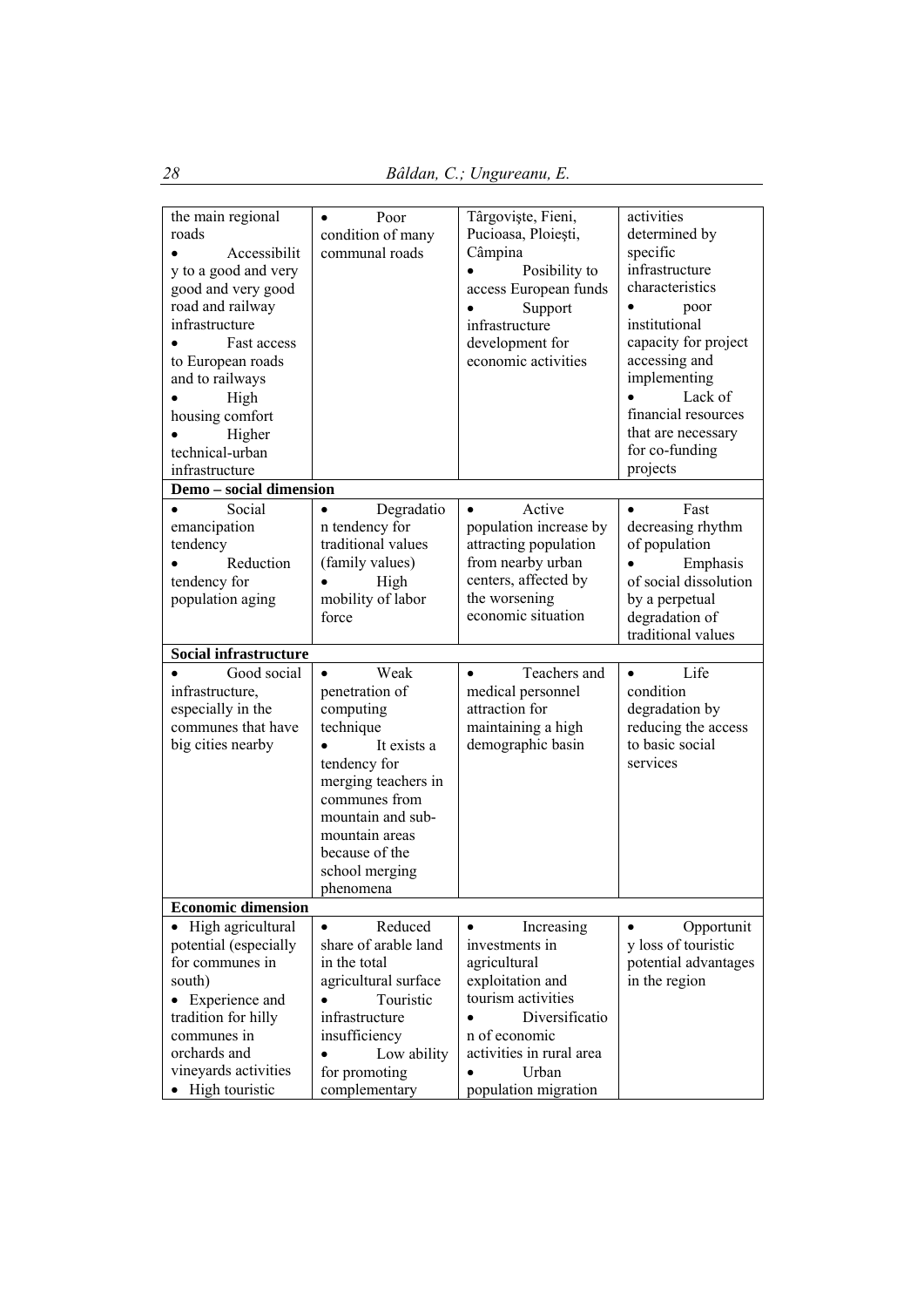| potential of<br>communes situated<br>in the mountain area<br>of the region | rural services<br>especially agro-<br>tourism) | in nearby communes     |                  |
|----------------------------------------------------------------------------|------------------------------------------------|------------------------|------------------|
| Population access<br>to a paid workplace                                   |                                                |                        |                  |
| due to communes<br>proximity to cities                                     |                                                |                        |                  |
| with high economic<br>potential, as Pitești,                               |                                                |                        |                  |
| Mioveni,                                                                   |                                                |                        |                  |
| Câmpulung,<br>Târgoviște, Fieni,                                           |                                                |                        |                  |
| Pucioasa, Ploiești,                                                        |                                                |                        |                  |
| Câmpina                                                                    |                                                |                        |                  |
| <b>Investments</b>                                                         |                                                |                        |                  |
| Good                                                                       | Low                                            | Increased<br>$\bullet$ | Disparity<br>٠   |
| performances                                                               | interest for real                              | attraction degree of   | accentuation     |
| concerning the                                                             | estate investments                             | rural environment      | between southern |
| finished houses in                                                         | (houses) in                                    |                        | and northern     |
| $2008/1000$ existent                                                       | communes that are                              |                        | communes         |
| houses, especial in                                                        | out of urban areas                             |                        |                  |
| Arges and                                                                  | influence                                      |                        |                  |
| Dâmbovița County's                                                         |                                                |                        |                  |

## **2.2.Cluster II – SWOT analysis**

When talking about communes mapped under cluster II, at the level of South-Muntenia region, we can say that they are present in all areas and are very spread. most of them are in the sub- Carpathian areas from Argeş, Dâmboviţa and Prahova, but also in Teleorman we can find lots of communes, situated in the plain area, which are mapped under cluster II.

| <b>Strengths</b>                                                                                                         | Weaknesses                                                                    | <b>Opportunities</b>                                    | <b>Threats</b><br>(Restrictions)                                                                                      |  |  |
|--------------------------------------------------------------------------------------------------------------------------|-------------------------------------------------------------------------------|---------------------------------------------------------|-----------------------------------------------------------------------------------------------------------------------|--|--|
| <b>Territory infrastructure</b>                                                                                          |                                                                               |                                                         |                                                                                                                       |  |  |
| Location<br>near to important<br>cities as Pitești and<br>Câmpulung<br>Medium-good road<br>and railroad<br>accessibility | Defficiencie<br>s, especially<br>qualitative,<br>concerning<br>communal roads | Possibility to<br>access internal and<br>external funds | Relative<br>reduced capacity<br>for accessing<br>European funds<br>because of the co-<br>funding lack of<br>resources |  |  |
| Demo - social dimension                                                                                                  |                                                                               |                                                         |                                                                                                                       |  |  |
| Social<br>emancipation                                                                                                   | Housing<br>$\bullet$<br>instability                                           | Active<br>population increase by                        | Dramatic<br>decrease of the                                                                                           |  |  |

**Table 3. Cluster II – SWOT analysis**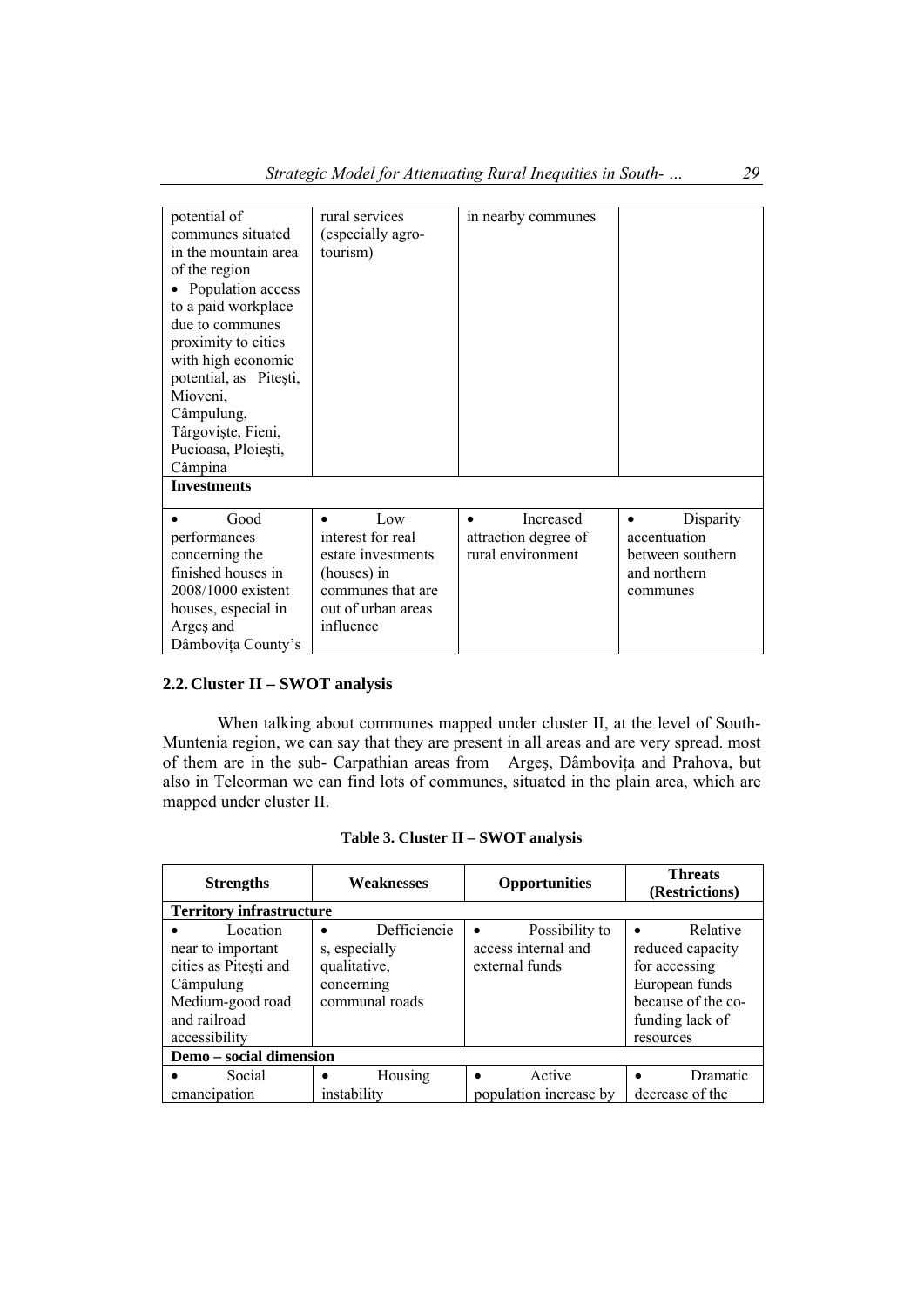| tendency<br>Weak<br>external emigrational<br>fluxes                                               | • Tendency of<br>reduction and/or<br>population aging<br>Traditional<br>values (family)<br>degradation tendency                                                                                                                                 | attracting population<br>from nearby urban<br>centers, affected by<br>the worsening<br>economic situation                                                                    | population<br>Accentuat<br>ion of social<br>dissolution<br>because of a<br>perpetual<br>traditional values<br>degradation                                                                                                                            |
|---------------------------------------------------------------------------------------------------|-------------------------------------------------------------------------------------------------------------------------------------------------------------------------------------------------------------------------------------------------|------------------------------------------------------------------------------------------------------------------------------------------------------------------------------|------------------------------------------------------------------------------------------------------------------------------------------------------------------------------------------------------------------------------------------------------|
| <b>Social infrastructure</b>                                                                      |                                                                                                                                                                                                                                                 |                                                                                                                                                                              |                                                                                                                                                                                                                                                      |
| Good social<br>infrastructure,<br>especially in the<br>communes that have<br>big cities nearby    | Weak<br>penetration of<br>computing technique<br>It exists a<br>tendency for merging<br>teachers in<br>communes from<br>mountain and sub-<br>mountain areas<br>because of the school                                                            | Teachers and<br>medical personnel<br>attraction for<br>maintaining a high<br>demographic basin                                                                               | Life<br>$\bullet$<br>condition<br>degradation by<br>reducing the access<br>to basic social<br>services                                                                                                                                               |
|                                                                                                   | merging phenomena                                                                                                                                                                                                                               |                                                                                                                                                                              |                                                                                                                                                                                                                                                      |
| <b>Economic dimension</b>                                                                         |                                                                                                                                                                                                                                                 |                                                                                                                                                                              |                                                                                                                                                                                                                                                      |
| High<br>agricultural potential<br><b>Investments</b>                                              | Reduced<br>$\bullet$<br>experience<br>concerning<br>viticulture and fruit<br>related activities<br>Low<br>touristic potential of<br>those communes<br>Reduced<br>population access to<br>a paid workplace<br>Weak<br>technological<br>endowment | Investment<br>$\bullet$<br>increasing in the area<br>of agricultural<br>exploitation and<br>tourism activities<br>Economic<br>activities<br>diversification in rural<br>area | • Increased<br>dependency degree<br>of rural population<br>concerning social<br>transfers and<br>agriculture<br>young<br>population<br>migration from<br>rural to urban<br>areas<br>Loss of<br>touristic potential<br>opportunities in<br>the region |
|                                                                                                   |                                                                                                                                                                                                                                                 |                                                                                                                                                                              |                                                                                                                                                                                                                                                      |
| Existence of<br>a medium<br>infrastructure,<br>support for real<br>estate investments<br>(houses) | Low interest<br>$\bullet$<br>for real estate<br>investments (houses)<br>in those communes<br>because of poor<br>quality life and the<br>lack of paid<br>workplaces in the<br>area                                                               | Increased<br>$\bullet$<br>attraction degree of<br>rural environment                                                                                                          | insufficie<br>$\bullet$<br>nt financial<br>resources for<br>infrastructure and<br>services<br>development                                                                                                                                            |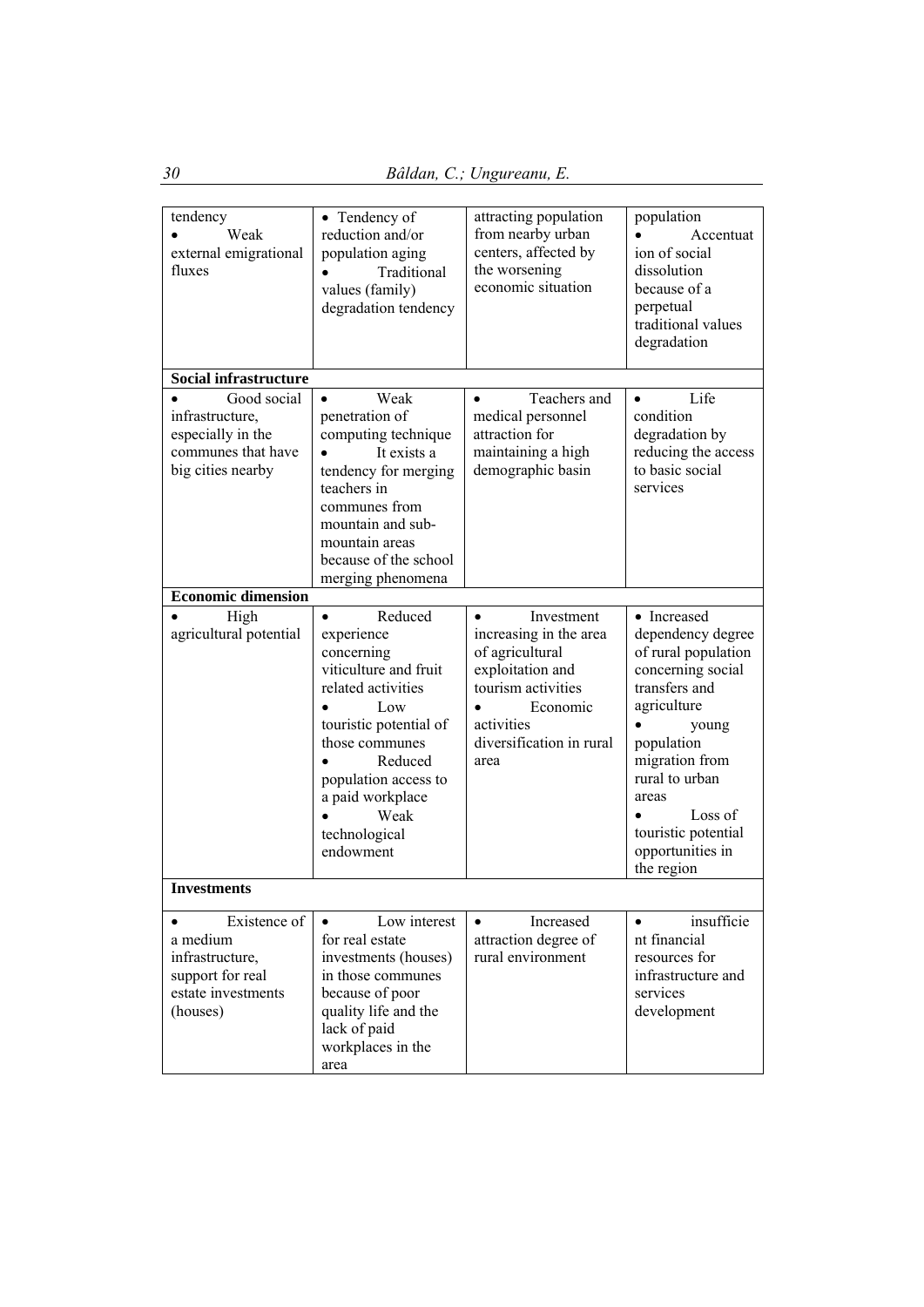## **2.3.Cluster III – SWOT analysis**

The majority of communes from South-Muntenia region are mapped under cluster III. The plain counties from the region (Giurgiu, Teleorman, Ialomita și Călăraşi), and also the southern parts of Argeş and Dâmboviţa have a big number of communes mapped under cluster III. These communes have an eminently agricultural profile and are based on plant cultures. Today, we can state that it does not exist a competitive and efficient agricultural productivity, mainly because of a poor technical endowment and also due to the exploitation mode practiced, that leads to a very low degree of development for these communes. Most of the communes from this region mapped under cluster III are to a considerable distance from developed urban areas (especially in Argeş, Teleorman or Dâmboviţa), having a negative impact on the physical and social infrastructure and also on public investments.

| <b>Strengths</b>                                                                                                                    | <b>Weaknesses</b>                                                                                                                                                                                                                                                                                                                                                                         | Opportunities                                                                                                                                                                                              | <b>Threats</b><br>(Restrictions)                                                                                                                                                                                                                                 |
|-------------------------------------------------------------------------------------------------------------------------------------|-------------------------------------------------------------------------------------------------------------------------------------------------------------------------------------------------------------------------------------------------------------------------------------------------------------------------------------------------------------------------------------------|------------------------------------------------------------------------------------------------------------------------------------------------------------------------------------------------------------|------------------------------------------------------------------------------------------------------------------------------------------------------------------------------------------------------------------------------------------------------------------|
| <b>Territory infrastructure</b>                                                                                                     |                                                                                                                                                                                                                                                                                                                                                                                           |                                                                                                                                                                                                            |                                                                                                                                                                                                                                                                  |
| Good road<br>accessibility                                                                                                          | Weak<br>$\bullet$<br>railroad accessibility<br>Low housing<br>comfort<br>Technical-<br>urban infrastructure<br>reduced concerning<br>the quantity of<br>drinking water<br>distributed to<br>household consumers<br>and the distribution<br>pipes of drinking<br>water<br>Technical-<br>urban infrastructure<br>reduced concerning<br>the sewerage pipe and<br>natural gas<br>distribution | Development<br>$\bullet$<br>of technical-urban<br>infrastructure in rural<br>environment in order<br>to develop the<br>business environment<br>Extension/<br>modernization of road<br>and railroad network | Omission<br>$\bullet$<br>of investment<br>orientation in the<br>rural environment,<br>support for<br>business<br>environment<br>development<br>Insufficie<br>nt financial<br>founds on short<br>and medium run,<br>for developing the<br>rural<br>infrastructure |
| Demo - social dimension                                                                                                             |                                                                                                                                                                                                                                                                                                                                                                                           |                                                                                                                                                                                                            |                                                                                                                                                                                                                                                                  |
| Traditional<br>values perpetuation<br>Relative<br>housing stability<br>Increase<br>and/or rejuvenation<br>tendency of<br>population | <b>Strong</b><br>$\bullet$<br>external emigrational<br>fluxes                                                                                                                                                                                                                                                                                                                             | Active<br>$\bullet$<br>population increase by<br>attracting population<br>from nearby urban<br>centers, affected by<br>the worsening<br>economic situation                                                 | • young<br>population<br>migration from<br>rural to urban<br>areas                                                                                                                                                                                               |

#### **Table 4. Cluster III – SWOT analysis**